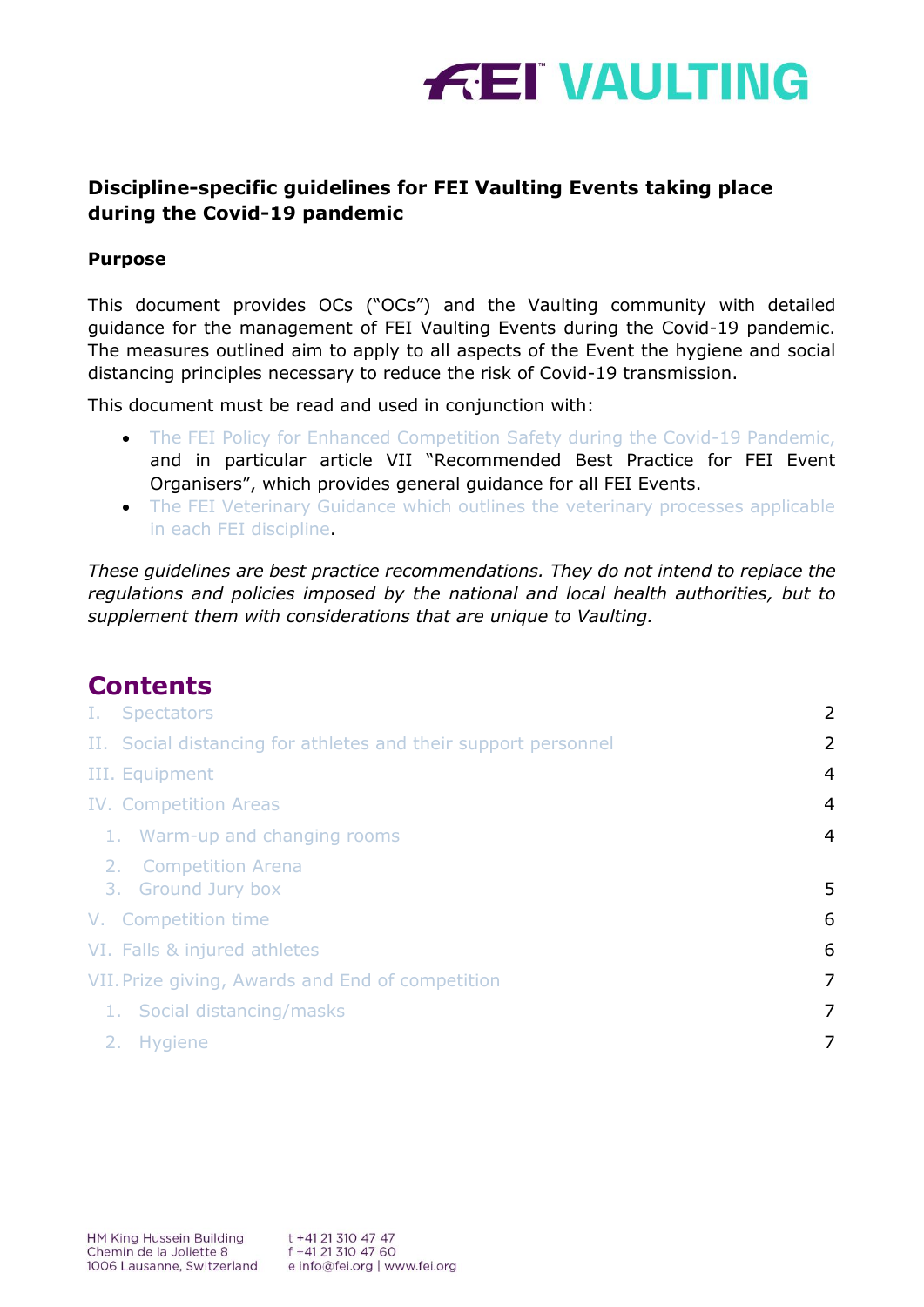# **FEI VAULTING**

# <span id="page-1-0"></span>**I. Spectators**

The OC should be responsible to ensure that all attendees including spectators at the Event provide contact details:

- Mobile telephone number
- Email
- Address where they are staying.

The OC must state clearly that their details will be shared with local public health authorities if any participant becomes ill with a suspected infectious disease. This should be a condition for attending the Event.

The below measures should be considered by the OC to be put in place:

- Restrict number of access and deliver maps of the venue to explain the entry and exit points.
- Have a strict way of circulation, no way back possible but short cuts allowed.
- Provide hand sanitation on the venue. Spectators will be asked by a volunteer at each entrance and exit of the competition arena to clean their hands before entering the dedicated arena.
- In the competition arena, have at least one empty seat between spectators to comply with the measure of having at least two meters of social distancing between spectators.
- No spectators should be authorised to enter the competition arena without face mask.
- Spectators should be asked to wear a face mask on the venue.
- All volunteers at each entry should have face masks to provide to spectators if needed. It is up to each OC to give them free of charge or at the cost of the market.

# <span id="page-1-1"></span>**II. Social distancing for Athletes and their support personnel**

#### 4. Rules of engagement

In Vaulting, Squad and Pas-de-Deux are both considered as close contact sport and training will require intermittent high levels of physical contact. Training of Squad and Pas-de-Deux obviously entails an impossibility to maintain social distancing measures. If an Athlete or Team member/staff becomes an infected person all other Athletes and staff member in the Team would be considered as close contacts and will require testing and quarantine. Close contact training should be planned in compliance with the requirements imposed by the local public health authorities.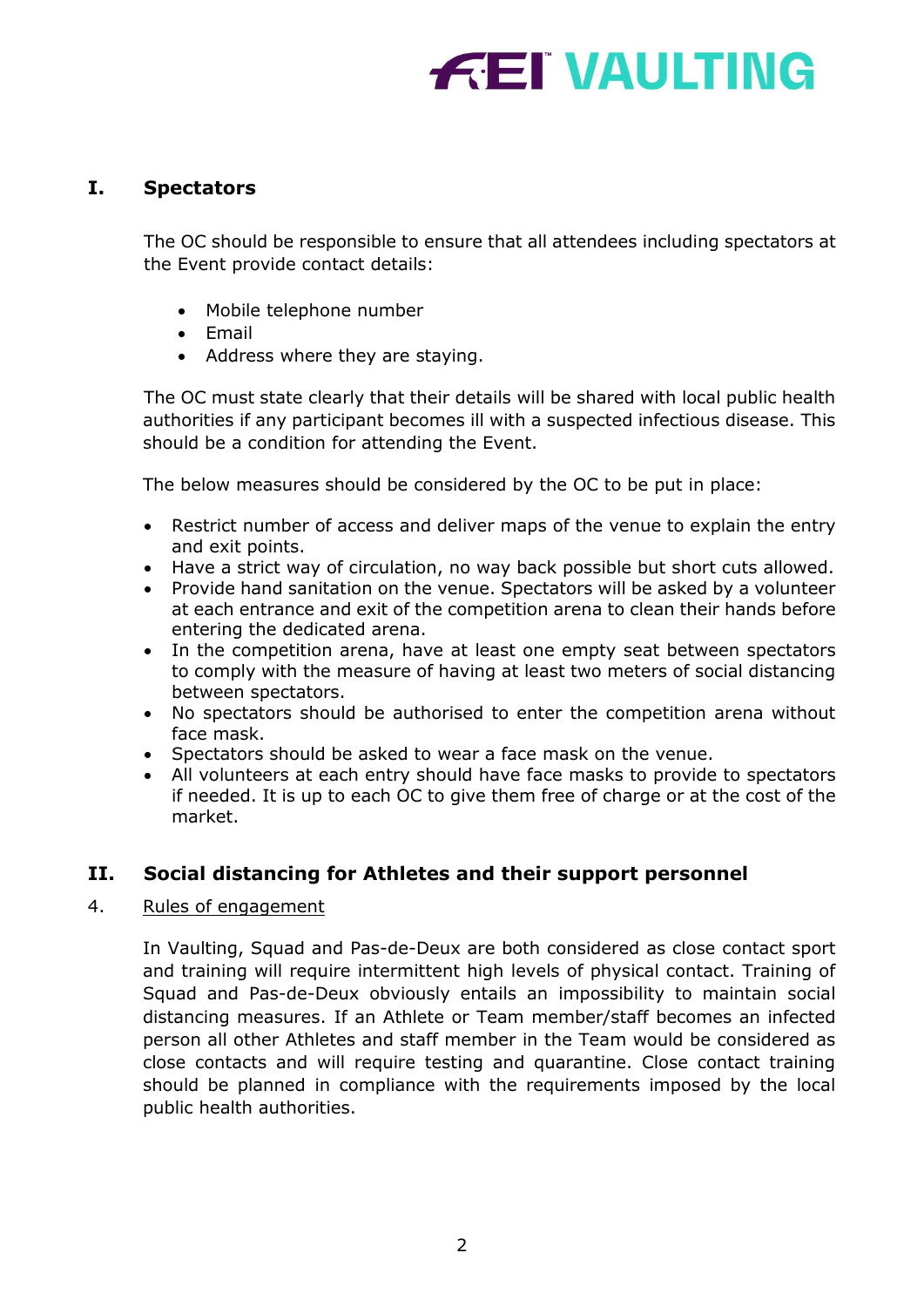

\*During COVID time, and at least until end of 2020, OC are not obliged to organise Squad competitions and the FEI recommends not to host Squad competitions at any level and in any category. This recommendation overrules any requirements on Squad competitions at CVIs.

*\*The above recommendation is subject to the approval of the FEI Board at their meeting, to take place on 8 September 2020. (\*References to FEI Board's emergency situation provisions can be found published on the FEI Website).*

Every person involved in Vaulting Events will have the responsibility to prevent the spread of the virus. Wearing masks, hand and respiratory hygiene, selfisolation with symptoms and social distancing are the most effective means of prevention of the spread.

If an Athlete or team member knows, or thinks they are infected they should stay at home to self-isolate and contact their team doctor or primary care doctor. Outlined below are measures to be observed consistently during the Covid-19 pandemic:

These rules should be enforced in daily life by all members of the Team and not only in training or Events:

- Frequent hand washing, regular disinfection of shared surface, especially, surcingle, whips, barrels etc…
- The use of face masks is highly recommended except during training and performance. If the team members are considered to be part of the same household in their home country they may be exempted from using a face mask when only amongst themselves. When entering CVIs, all team members by default should engage to have respected the above measures in their daily life and continue to enforce them when arriving at the Event venue.

All Athletes, support personnel and entourage have the responsibility to bring enough face masks and sanitising products for hands and surfaces (to be used for teams' own devices shared between the team).

The OC should have enough face masks to be delivered to the team members in case of need. It is up to each OC to give them free of charge or at the cost on the market.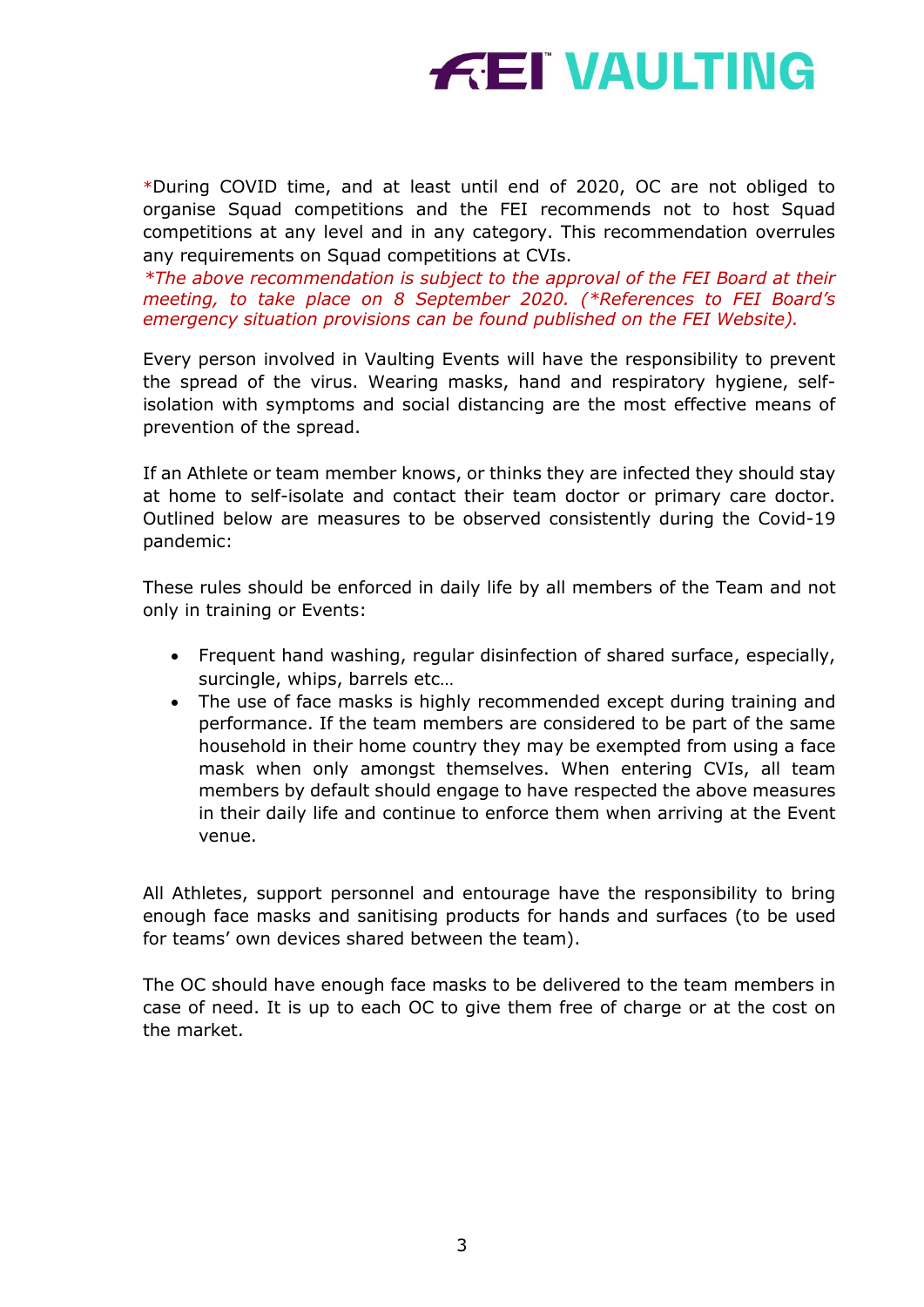

#### 4. Lungers

All lungers lunging more than one unit at CVIs should wear a face mask during their performances in the training, warm-up arena and in the field of play.

Lungers should wear gloves all the time when handling the whip, surcingle and pad. It is highly recommended to have a couple of spare gloves available in order to change between tests when lunging more than one unit.

## <span id="page-3-0"></span>**III. Equipment**

Whenever sharing material, unless only by a same Squad or same Pas-de-Deux, the equipment used should be cleaned, disinfected or changed before and after each use.

## <span id="page-3-1"></span>**IV. Competition Areas**

#### <span id="page-3-2"></span>1. Warm-up and changing rooms

- 1.1 Warm-up Arena
	- All accredited persons should wear a face mask and wash their hands with soap and water or with hydro alcoholic gel before entering the warm-up zone.
	- Hand sanitising product should be available when entering and leaving arenas. Each individual should be asked by a volunteer to clean their hands at each entry and exit.
	- Social distancing should be observed as much as possible.
	- Vaulters can temporarily remove their mask when exercising and warming up.
	- If Athletes use specific devices to warm-up, the OC should provide clear instructions on the necessary process to clean the devices after each use.
	- The required cleaning products must be available at all times.
	- Shared mats is not recommended. Personal equipment such as water bottles, towels, etc… should not be shared.
	- It is important that Athletes are given the time and opportunity to clean their hands after coughing, sneezing, using tissues, or after possible contact with respiratory secretions or objects or surfaces that might be contaminated.
	- To facilitate these process the OC should set-up the warm-up area so that the crowd is evenly distributed over the entire surface of the warm-up zone.
	- Duplicating the warm-up area is a possible alternative.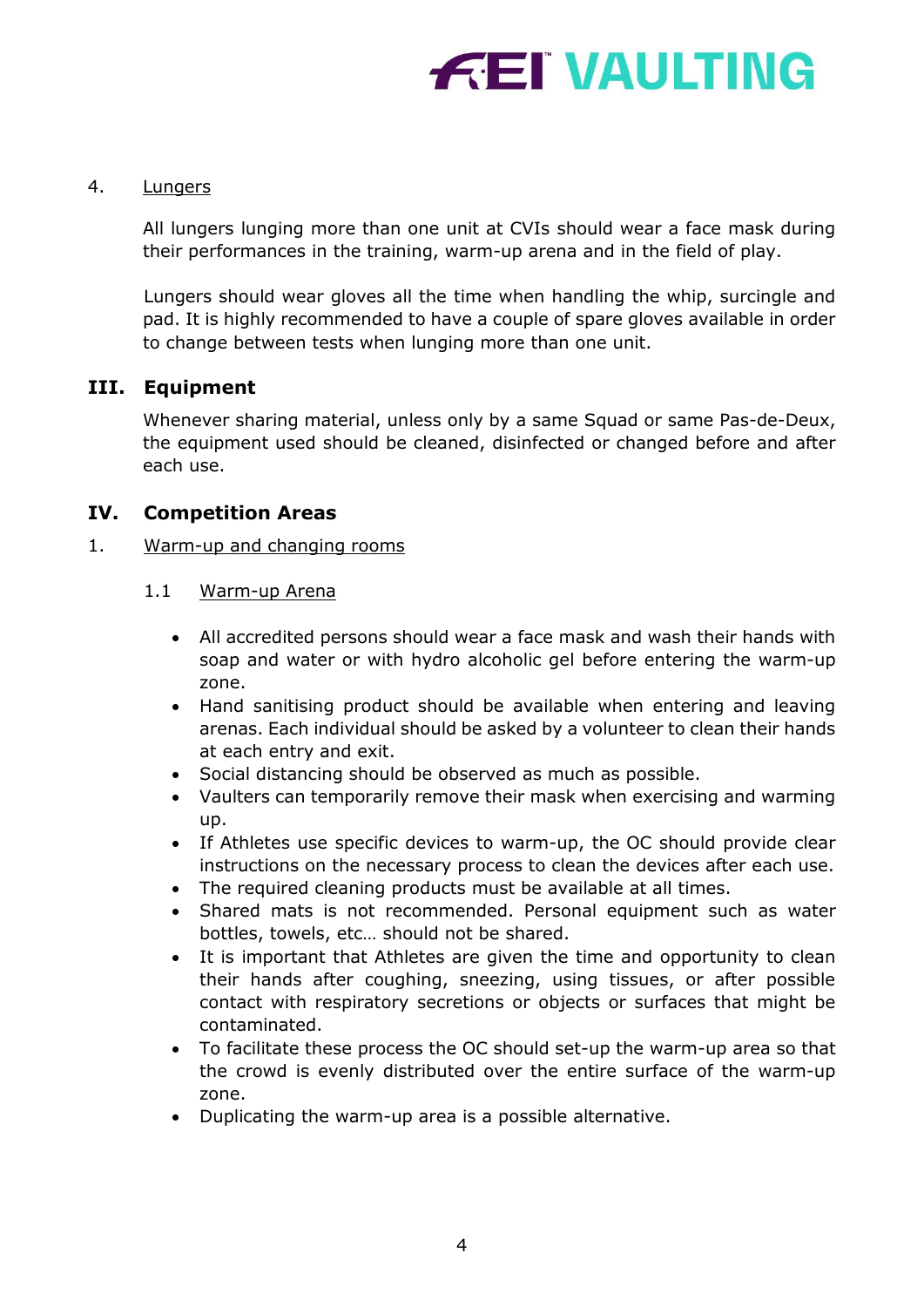# **FEI VAULTING**

# Before entering the field of play:

- In addition to the above listed measures in section 1.1, when leaving the warm-up area, Vaulters and lungers should directly enter the field of play through the dedicated one-way pathway.
- When leaving the field of play, Athletes should directly exit the field of play through the dedicated one-way pathway.
- An additional sanitary station should be located before entering the field of play and Athletes should be asked by a volunteer to clean their hands before entering the field of play and before taking the whip from the lunger if requested. Lungers should be asked to clean their hands if they do not wear gloves.

#### 1.2 Changing rooms

Dedicated rooms for Athletes to recover and get changed between Tests/Competitions should be available and must be large enough to allow social distancing.

These changing room should be clearly marked and be accessible only to accredited Vaulters and lungers. A cleaning procedure must be put in place by the OC, ensure these zones are cleaned several times a day and at the end of the day.

Hand sanitising product should be available at the changing room entrance. Athletes will be asked by a volunteer to clean their hands at each entry and exit.

#### 2. Competition Arena

All seats, and all other materials which have been in contact with people should be cleaned with sanitary solution at the end of each day. A clear cleaning procedure must be put in place by the OC.

#### <span id="page-4-0"></span>3. Ground Jury tables

- Hand sanitising product should be available at the arenas entry and exit points.
- Each accredited person should be asked by a volunteer to clean their hands at each entry and exit.
- Vaulting Judges and their scribes should bring their own pens, notebooks etc... Sharing of equipment should not be permitted.
- Face masks and hand sanitiser should be provided to each judge and scribe.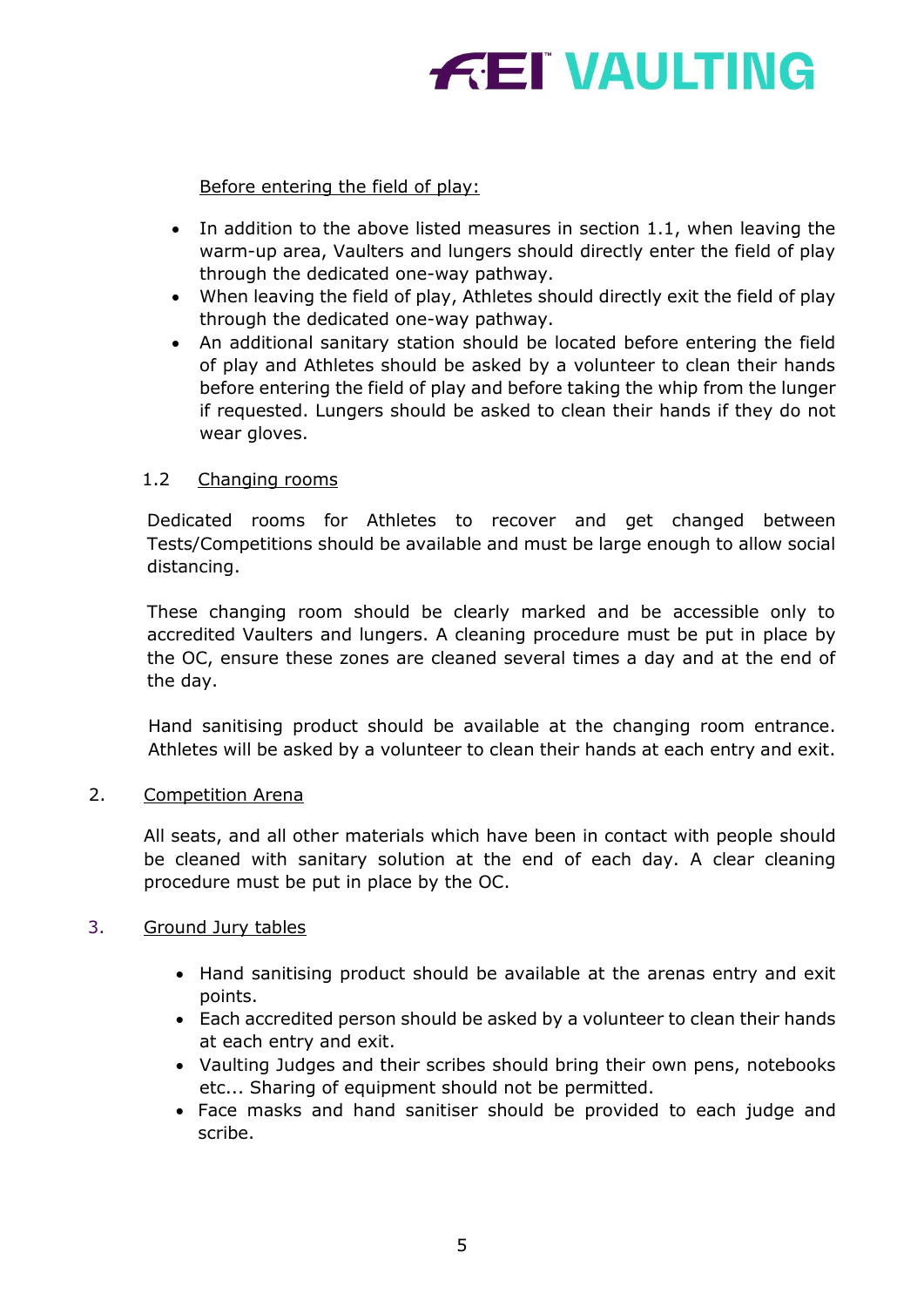# **FEI VAULTING**

- The OC may consider installing a Plexiglas or heavy plastic divider and providing headsets for the judges to communicate with the two scribes (the secretary and the E scribe).
- If no Plexiglas is installed at the Judges' table, everyone present should wear masks.
- At each rotation of the Judges/scribes, the table, chairs and all materials should be carefully cleaned with sanitising solution.

## 4. Score sheets

- Where possible, paperless judging should be favoured.
- Volunteers in charge of collecting scores after each test should wear, mask and gloves when collecting these scoresheets.
- Scoresheets should be put in a folder that will be cleaned after changing hands and placed outside the competition or scoring office.
- No paper scoresheets should be given out at the competition. Vaulting scoresheets may be requested following the competition and will be provided by email.
- In order to discourage physical gatherings, there should be no main score board at the competition. Post scores online and circulate through email.

#### 5. Stewards and Technical Delegate

Stewards or Technical Delegate should wear a mask, sanitise hands frequently and maintain adequate distance whenever possible.

For equipment check, Stewards should wear one use gloves and change after each check.

# <span id="page-5-0"></span>**V. Competition time**

A time table with precise start times for each unit should be provided for each test.

# <span id="page-5-1"></span>**VI. Falls & injured Athletes**

Medical service providers must always wear mask and gloves when tending injured Athletes.

Anyone else providing help must wear a mask, sanitise hands frequently and maintain adequate distance whenever possible.

The Athlete must be given a mask (unless in medical distress).

The medical facility and ambulance will be managed in accordance with the requirements from the local health authorities.